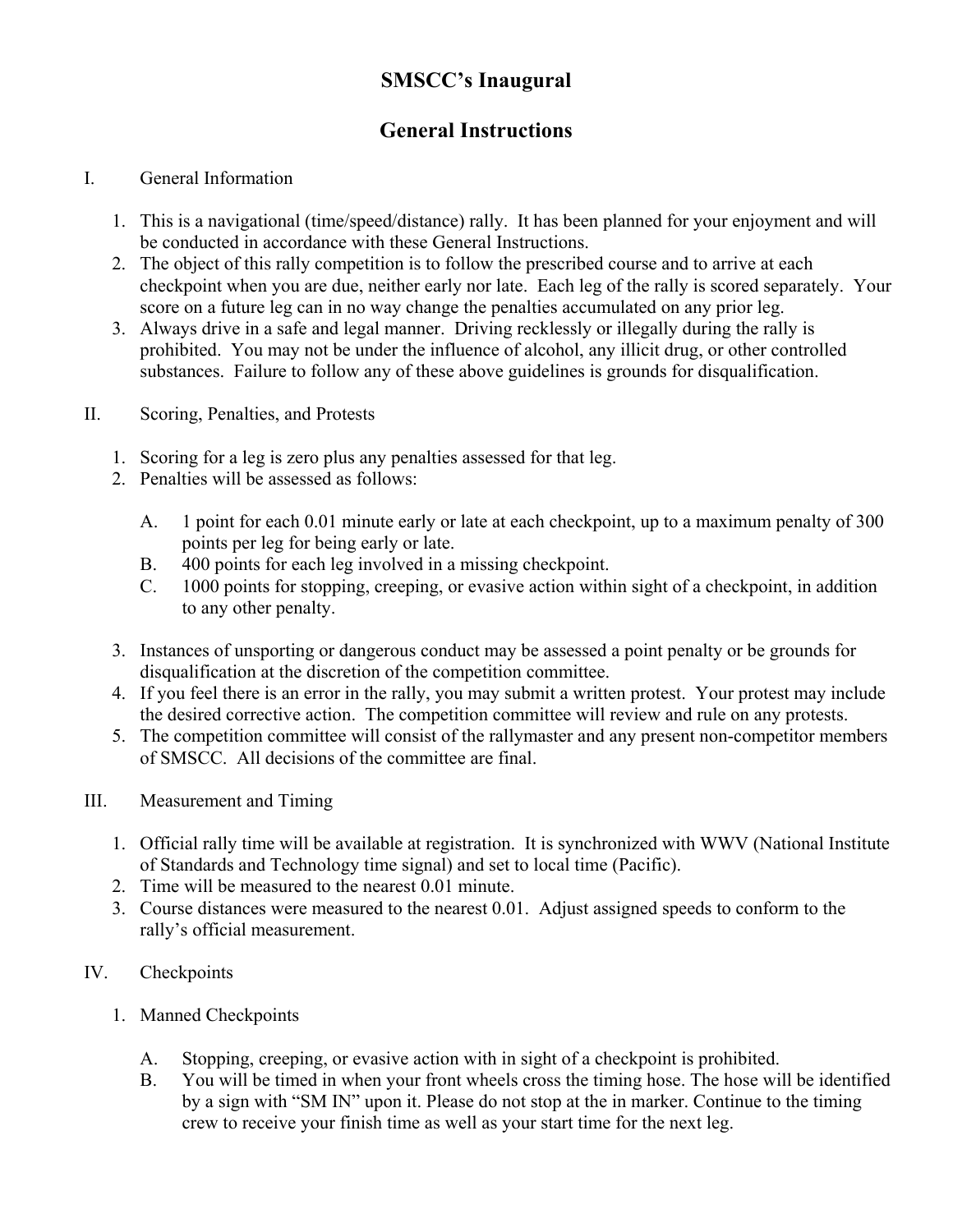- C. Any timing disagreements or time delays for any leg since the previous manned checkpoint must be registered at this time.
- D. You will be given all information necessary to begin the next leg (e.g. out speed, active route instruction and active Notes to be used until the next manned checkpoint).
- E. Begin the next leg at the out marker at your assigned out time. Please do not block traffic flow or other competitors' access to the out marker.
- 2. Do It Yourself Checkpoints
	- A. At a DIYC write your arrival time (in hours, minutes and hundredths of a minute) in the Finish Time box above the Start Time box for the current leg.
	- B. Your start time for the next leg is 1.00 minute after the time you just wrote down in the Finish Time box. Please write that time in the next available Start Time box.
	- C. You must write both your Finish Time for the DIYC and the Start Time for the next leg on your control card before reaching the next manned checkpoint. Failure to do so will be scored as having missed a checkpoint.
	- D. You may not change your Finish Time for a DIYC after entering the next manned checkpoint.

## V. Course

- 1. Eligible rally roads are paved and public, except when you are instructed otherwise. Alleys, driveways, entrances to businesses, private roads and unpaved roads are to be considered nonexistent except when you are instructed otherwise.
- 2. The course through an intersection is determined by the first item that applies in the following priority list:
	- A. Execute a turn as instructed by a numbered route instruction. Turns require you to go in a direction that is different from the course you would take based on the first item that applies on the remainder of this priority list.
	- B. Follow the course as defined by a course following action (see section V. 3).
	- C. Follow the course as defined by any active Notes (see section VII.).
	- D. Proceed straight as possible. Do not consider freeway offramps to be straight as possible.
- 3. Types of course following actions are as follows:
	- A. When you are instructed onto a road by name or number you must follow it by name or number whenever possible until you execute a turn or enter a manned checkpoint.
	- B. When you are instructed to FLR (Follow the Lined Road) you must continue to do so until you execute a turn or enter a manned checkpoint.
- VI. Route Instructions
	- 1. Complete each route instruction in an order consistent with the active Notes (see section VII.) for the leg you are on. If no active Note gives you an order of execution, route instructions are completed in descending numerical order.
	- 2. Execute each route instruction at the first possible point satisfying that route instruction and consistent with these General Instructions.
	- 3. Execute each part of multiple part route instruction in the order presented.
	- 4. Some route instructions are designated WOF (Whichever Occurs First), and will be separated into two or more portions by the word **or** between each portion. Complete the portion which you can complete first, then cancel the other portion or portions.
	- 5. You may receive special route instructions at a manned checkpoint, execute them as directed.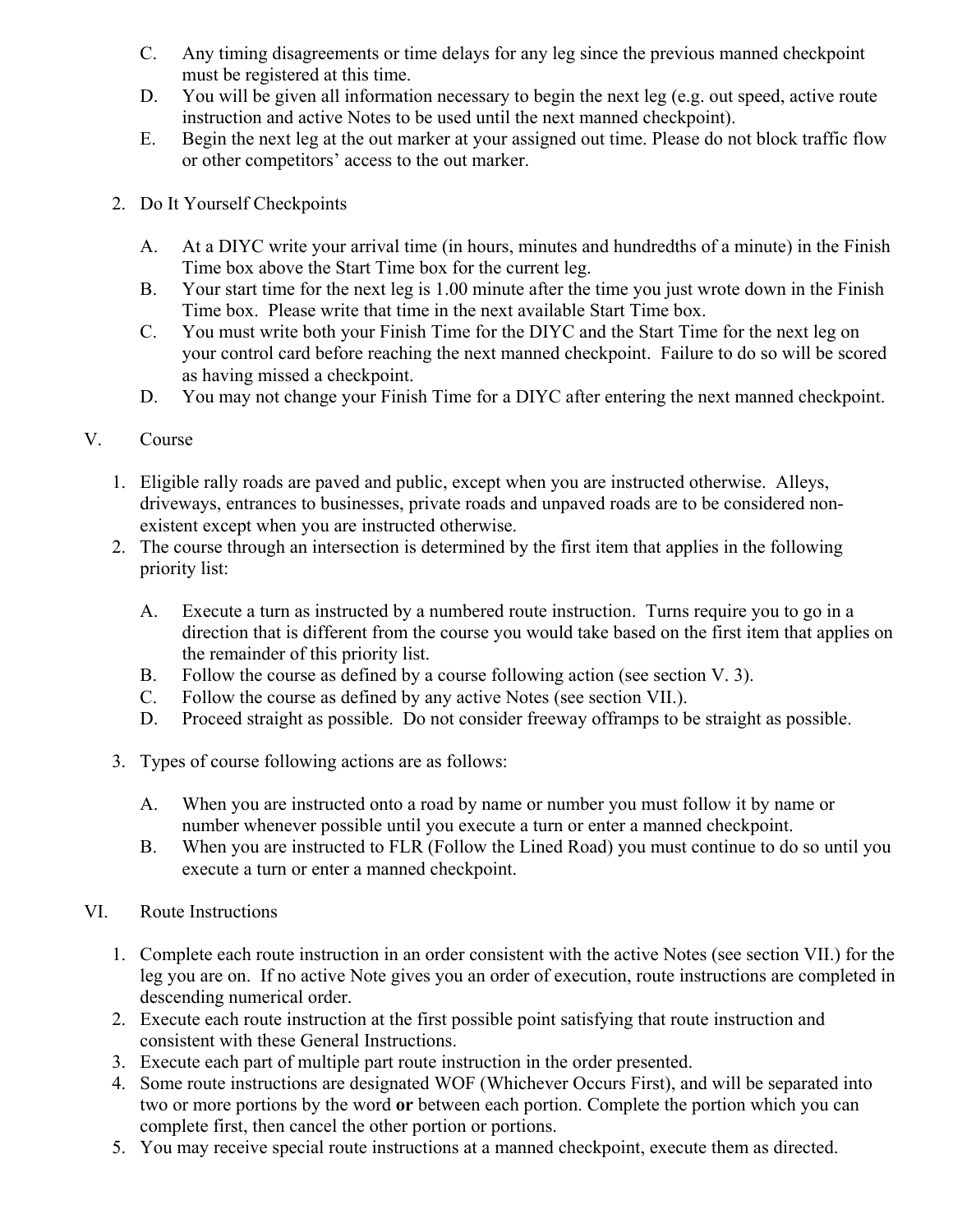- 6. Information in parentheses is not part of the route instruction, but will be correct.
- 7. Consider route instruction 1 active at the beginning of the rally.

#### VII. Notes

- 1. You will be given a page of Notes at the beginning of the rally. These Notes are to be kept for the duration of the rally. At the start of the rally and at each manned checkpoint, you will be given the Notes that are active.
- 2. Notes will give you the course through each T intersection. Never use straight as possible through a T intersection.
- 3. Notes may include information such as the order in which to complete route instructions, changes to eligible rally roads, specific course following actions, and potential pauses.
- VIII. Signs and Landmarks
	- 1. A landmark is an object along the course such as: signal, stop, fire hydrant, Ventura Bl. Each landmark will be indicated in the route instructions without quotation marks. Any term used in Section X to define a landmark will be used only in the defined sense.
	- 2. Quotation marks are used in the route instructions to indicate the complete or partial text and/or the illustration or illustrations on the sign to be used. All quoted signs will be on your right or overhead except when you are instructed otherwise by the use of 'SA' or 'SOL'. Other signs and all landmarks may be anywhere, except as indicated in section VIII.7.
	- 3. A referenced sign may contain additional text or illustrations. The referenced portion will be contiguous, with no intervening text skipped. Referenced capitalization need not agree with that on the sign. Part of a word or number will not be referenced.
	- 4. Partial names may be used in the route instructions to identify landmarks. For example, the landmark West Topanga Canyon Blvd. might appear in a route instruction as Topanga, or as Canyon, or as West Topanga, etc. It will not appear as Topanga Cyn, nor as Canyon Boulevard, nor as West Canyon, etc. A road identification sign with an arrow may be used to identify that road.
	- 5. A single sign will not be used for consecutive route instructions.
	- 6. More than one sign mounted on a common support is considered a single sign.
	- 7. Do not use signs on mailboxes, signs on or attached to vehicles or buildings, or signs painted on the surface of the road or curbs. Do not use signs or landmarks readable only after you pass them.

## IX. Delays

- 1. Reasonable requests for time delays will be granted for any reason.
- 2. Submit your requests for a time delay at the next manned checkpoint.
- 3. All time delays must be in the form of x.5 minutes, where x is equal to any whole number less than 10.
- 4. Time delays of greater than 10 minutes may be made but will be reviewed by the Competition Committee. Barring extreme circumstances, these will not be considered reasonable.
- X. Definitions and Abbreviations
	- 1. **At** For turns: In the vicinity of For other actions: Even with
	- 2. **CAST** Change Average Speed To or Continue Average Speed Of. Execute speed changes when your front wheels are even with the first part of the indicated sign or landmark or when instructed otherwise. Execute speed changes associated with turns at the apex of the turn.
	- 3. **Checkpoint** A manned or unmanned timing location (see section IV).